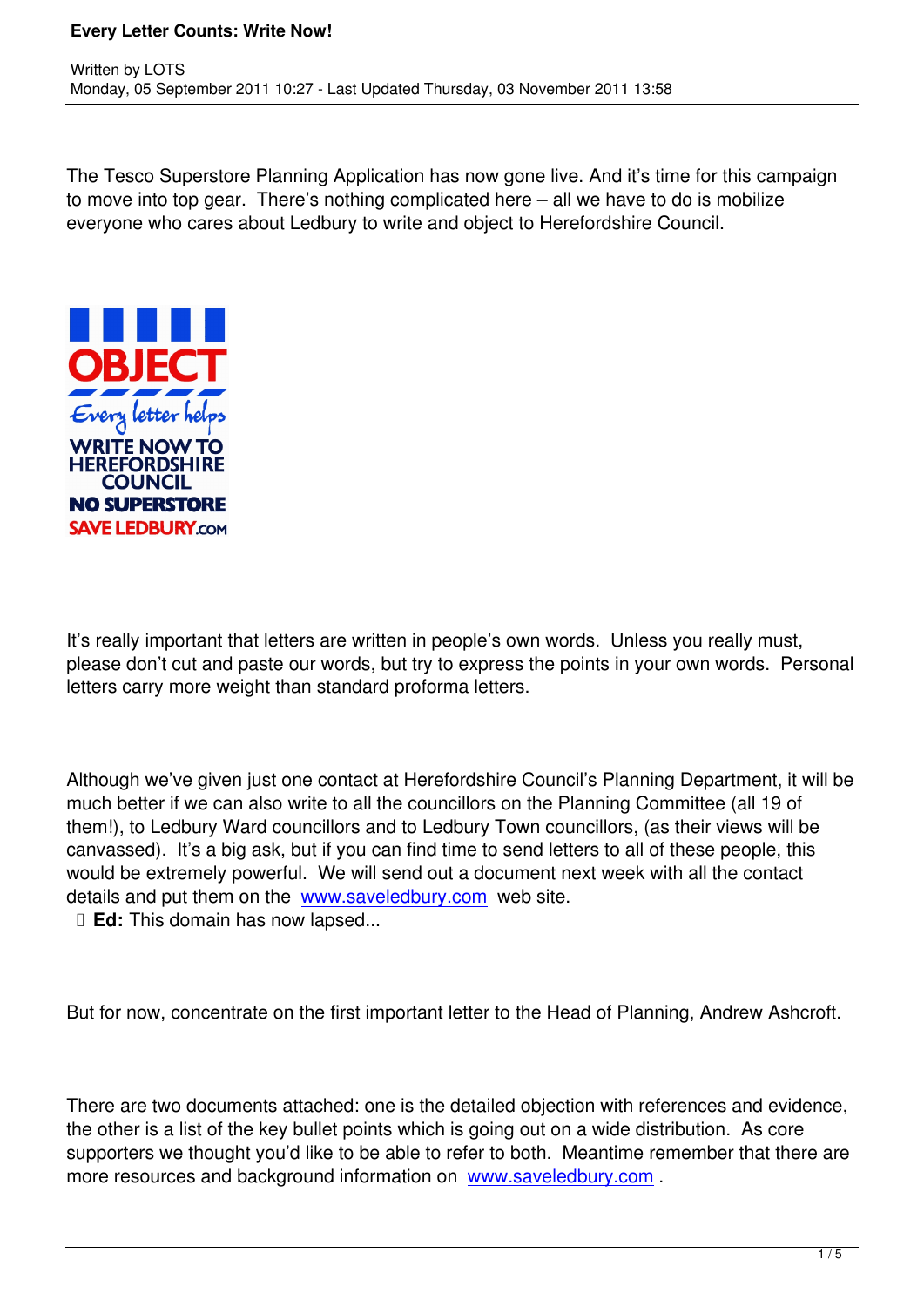## **Every Letter Counts: Write Now!**

Please pass these documents on to family, friends, neighbours and colleagues and encourage them to write – even if they don't live in Ledbury, their voice will make a difference.

Ledbury Opposes Out Of Town Superstores

Act Now to Save Ledbury!

There are four weeks for people to make objections to the Tesco Planning Application. The deadline is September 29th.

The key points of the objections are outlined in this briefing. If you are pushed for time, Section Two is the most important. You may have other issues to raise from a personal point of view – for instance why you love Ledbury, what the High St means to you, the sense of community and so on. Go ahead - your personal views are as important as the planning objections set out below.

This is an outline of what you need to say, but please say it in your own words, and add in your own experiences, opinions and thoughts – DON'T cut and paste this letter if you can avoid it. Personal letters carry much more weight.

1. Quote this Planning Reference Number N/111554/F and write to:

Andrew Ashcroft, Head of Planning Planning Services PO BOX 230 Blueschool House, Blueschool Street **Hereford** HR1 2ZB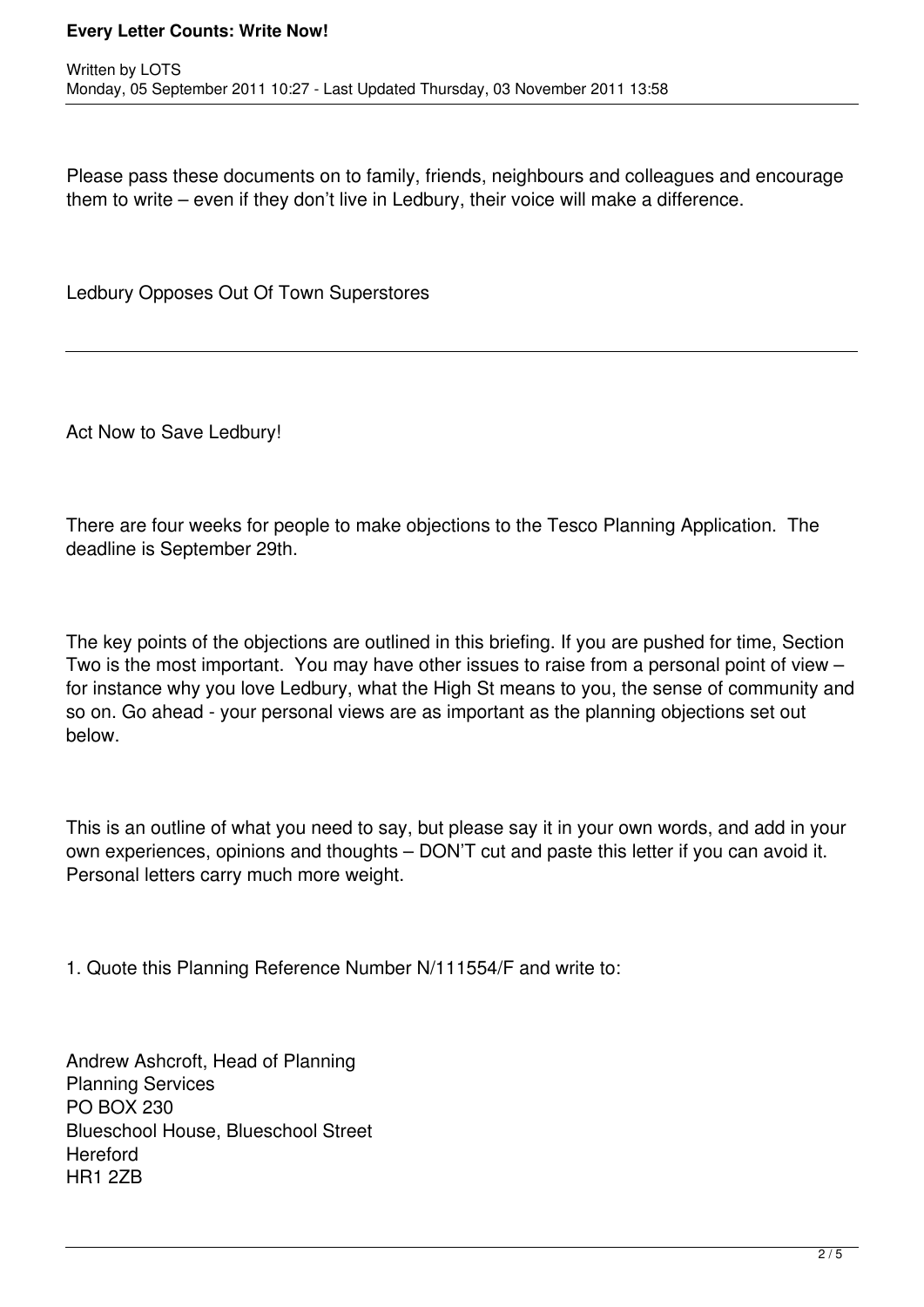NB Ask Mr Ashcroft to pass on your letter to all the Planning Committee members.

Once you have written to the Planning Services Department, the next thing to do, if you have time, is to send a copy of your letter to :

- all Planning Committee members (there are 19!)
- Ledbury ward councillors

Written by Lots and Lots and Lots and Lots and Lots and Lots and Lots and Lots and Lots and Lots and Lots and

• Ledbury Town Council councillors

We will send through contact details in a few days, or go to www.saveledbury.com/resources or email

saveledbury@gmail.com

[2. The proposed store is o](mailto:saveledbury@gmail.com)utside the town centre and is too large for the needs of the local area. This will have several bad effects:

• It will drain shoppers away from the High Street which will mean smaller independent shops will close down (Ref DETR 1998 )

• Because of the distance from the town centre (0.8 mile), shoppers at the proposed store will not combine a shopping trip with a visit to the High Street

• Business closures will lead to vacant premises or an increase in low rental-yield charity shops and fast food takeaways. This will mean less investment in the maintenance of historic Ledbury – there are nearly 200 listed buildings in the main commercial centre. This will cause a degradation in the heritage fabric of the town, in turn damaging tourism – one of Ledbury's key wealth generators

• The size of the proposed development far exceeds the stated retail requirements for Ledbury even taking account of projected population increases for the town over the next fourteen years. (Ref Herefordshire Council PPS4 2010). A big oversupply of retail provision will severely unbalance the successful High Street economy in Ledbury, acknowledged as one of Britain's best.

3. Ledbury High Street is the focus of a large local food supply network which supports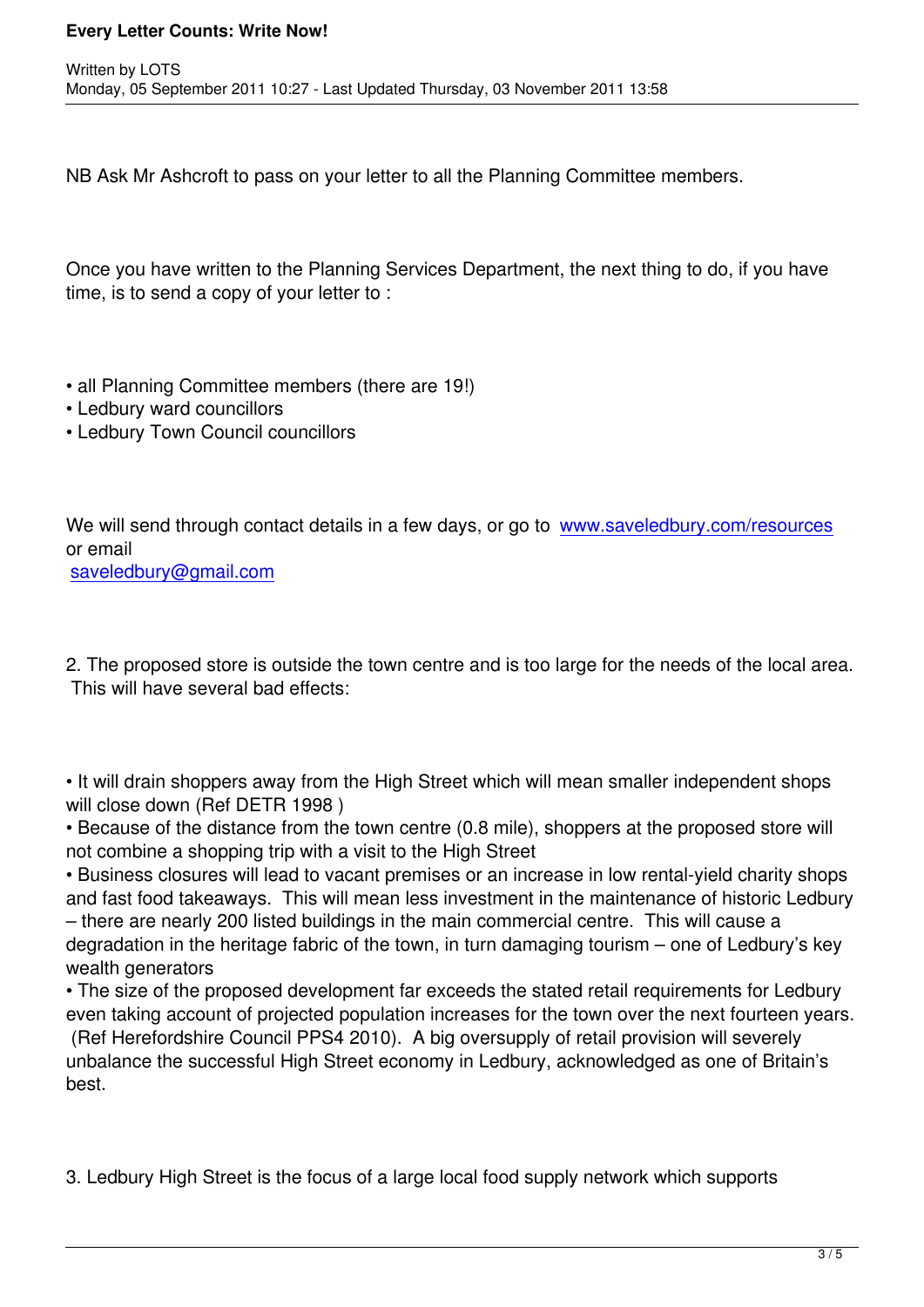## **Every Letter Counts: Write Now!**

hundreds of jobs and generates many millions of pounds for the local rural economy (Ref: CPRE 2011 ).

Closure of food shops in the High Street, one of the first casualties of an out of town superstore, will severely damage this important economic driver. Additional job losses and economic harm will also result from non-food shop closures which are similarly linked to the local supply and production chain. This finding is supported by research that shows on average at least 276 jobs are lost from a local economy when an out of town superstore opens. The effects in Ledbury may be much worse.

4. The promise of more jobs at the proposed superstore is not to be trusted. Tesco has a track record of inflating potential jobs at Planning Application Stage and in its application does not admit that many of these jobs will be part time. It has repeatedly refused to say how many jobs will be Full Time so that a fair comparison can be made of jobs lost in the local economy and jobs created at the superstore.

5. If Ledbury is dominated by Tesco in future, the local rural economy will be severely damaged. This will be highly detrimental to Ledbury and the surrounding area as supermarkets have been shown to suck wealth out of local economies to corporate headquarters: only 16% of supermarket turnover is spent on local wages, services and purchases whereas local shops 'recirculate' a very high proportion of their takings within the local economy . £10 spent on local food is worth £25 to the local economy compared with just £14 spent in a supermarket multiple. Local shops sell local produce, supermarkets import most of their goods from afar.

6. The establishment of a large store on Ledbury by-pass will lead to greater volumes of traffic coming in to Ledbury from the main population catchments of Malvern and Worcester via the already heavily congested Top Cross junction and put further pressure on narrow streets and fragile buildings at Top Cross, The Southend, High Street and Bye Street.

7. Tesco has not seriously examined the option of an improved or expanded store at Orchard Lane or a smaller additional store at another location within the town. (For instance Tesco owns One Stop in the Homend).

8. The proposal for a superstore three times larger than the present Tesco supermarket is not